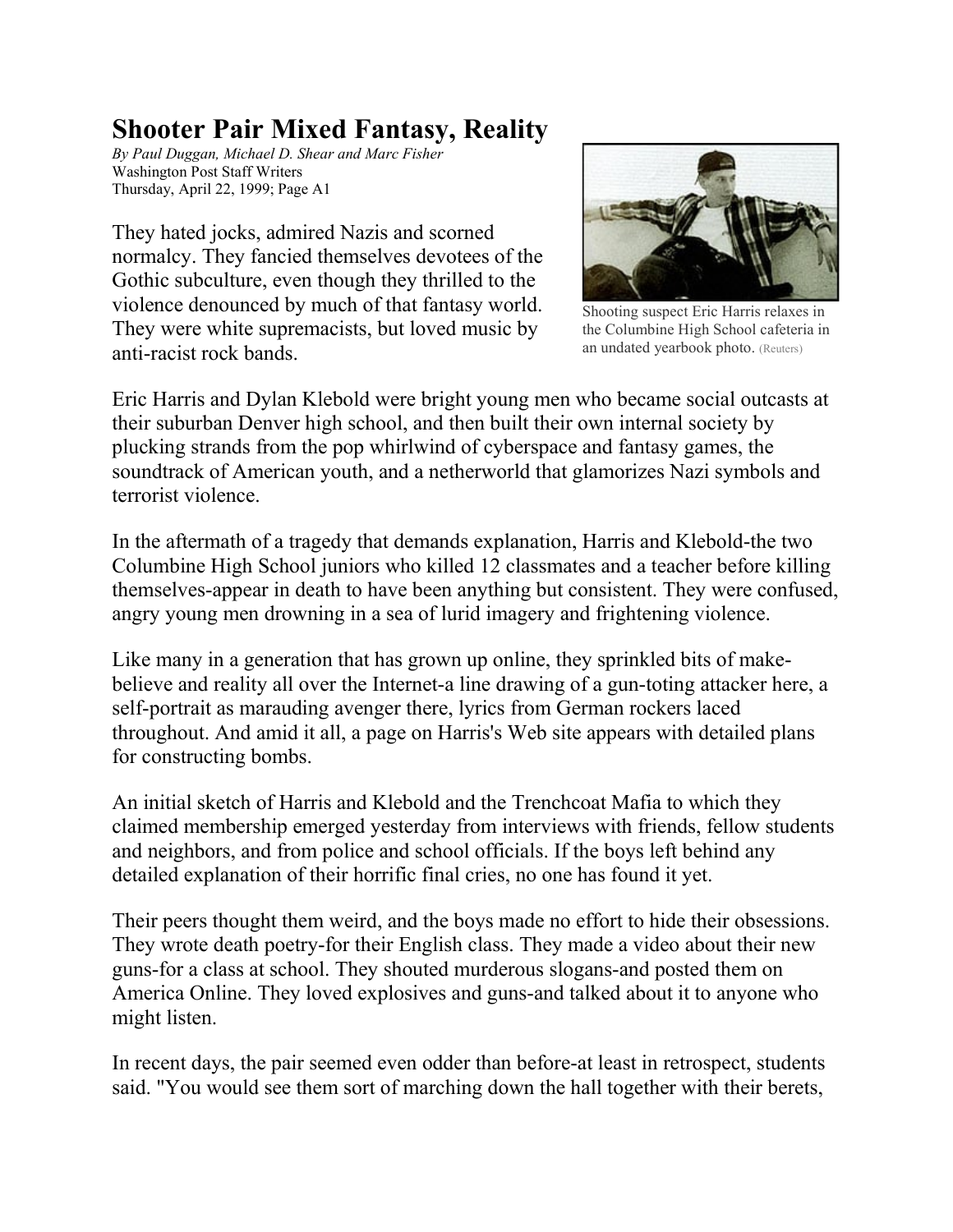dark glasses, their boots and their makeup or whatever it was," said Michael Staver, a 17-year-old junior. "They would make those sharp military turns and knock into anyone in their way. To me, I thought it was a big sign of trouble."

But Jefferson County Sheriff John Stone saw no clear indication that the pair was headed for disaster. "Their behavior was unusual," he said. "They were being picked on by other kids because of their behavior, and their garb was unusual . . . but I don't want to put a lot into that because a lot of kids wear dark clothing and Doc Martens." Stone said he knew of no motive for the massacre other than "anger."

Nineteen days before they were to graduate, Harris and Klebold seemed inseparable and troublesome. In Columbine's hallways, they spoke broken German and referred often to "4-20," Hitler's birthday and the day they chose for their assault.

Last year, they were arrested on a felony count of breaking into a car; a juvenile court sent them to a school counseling program. Eric Veik, a junior who was in a video class with Harris and Klebold, said he heard the duo talking recently about how "since there were only a few days left of school, 'maybe we should give the school something to remember.' But no one figured they meant this. People just thought it'd be another senior prank, and those are usually real small."

Harris, 18, rarely thought small. His online ramblings demonstrate a grand view of life and self.

"Man has ruled this world as a stumbling, demented child king long enough," Harris wrote in his "personal quote" on his America Online member profile. "As his empire crumbles, my precious black widow shall rise as his most fitting successor." Online, he called himself "Darkness."

In the writings he left behind, Harris in particular left a large, varied electronic trail. His Web pages were dotted with images of fire and skulls, devils and weapons. In oversized lettering, he quoted from KMFDM, a German rock band whose song "Waste" includes these lyrics: "What I don't say I don't do. What I don't do I don't like. What I don't like I waste."

Harris's Web pages-some of which included a code automatically inserted by the Microsoft Word program listing the computer's owner as Wayne N. Harris, Eric's father-included recipes for and sketches of what appear to be pipe bombs.

Next to a drawing of a long pipe with a fuse coming out of one end, Harris wrote "spe will cz exp. bef. main chrg," an apparent reference to something that will happen before a bomb fully explodes.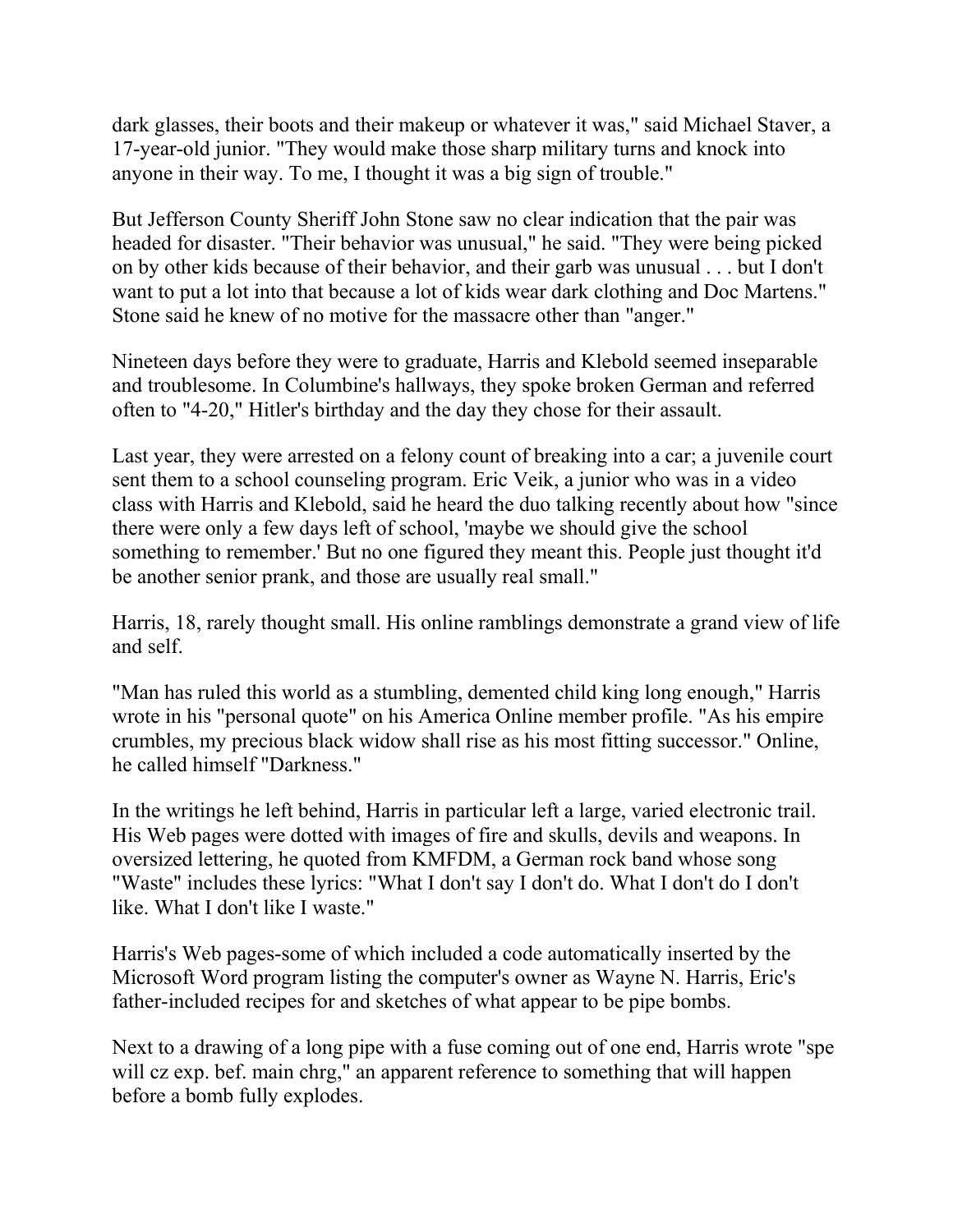Another drawing of what looks like a pipe bomb is accompanied by the phrase "w/ shrap." Many of the students injured Tuesday were struck by shrapnel from pipe bombs that exploded in the school.

Harris's Web site included a lengthy document on how to make bombs. It began, "Pipe bombs are the easiest and deadliest ways to kill a group of people or destroy a few things." Later, it said: "Shrapnel is very important if you want to kill and injure a lot of people."

A lean, baby-faced boy who lived with his parents in a suburban cul-de-sac, Harris was the son of Catherine and Wayne Harris, who retired from the Air Force in 1993 with the rank of major. An older brother is a student at the University of Colorado. The Harrises moved frequently, apparently because of the father's military career. They bought their current home in 1996 for \$180,000, records show.

Both the Klebold and Harris families issued separate statements yesterday, expressing their sense of sorrow and grief over the massacre. The Harris family asked people to "please say a prayer for everyone touched by these tragic events."

"Like the rest of the country," the Klebolds' statement said, "we are struggling to understand why this happened."

Sheriff Stone said authorities are still seeking several students associated with the Trenchcoat Mafia, under the assumption that there were too many bombs in the school for Harris and Klebold to have made and planted them all. But if others were involved, it was Harris and Klebold who students said seemed the tightest, who stood apart from the rest of their clique. While the Mafia last year counted about a dozen students among its members, this year the group was much smaller, perhaps counting no more than five.

Harris and Klebold had a way of pushing other kids away from them, said senior Nick Baumgart, who was a Cub Scout with Klebold and has known Harris since seventh grade. Although there was a consistent and sometimes bitter rivalry between the trench coat group and the school's jocks, "It wasn't really the students casting out [the Mafia]," Baumgart said. "It was kind of them pushing themselves away."

Sophomore Tara Zobjack and other students describe the trench coat group as socially maladapted students who occasionally, but not constantly, were picked on. But like other students, Zobjack recalled a disturbing encounter.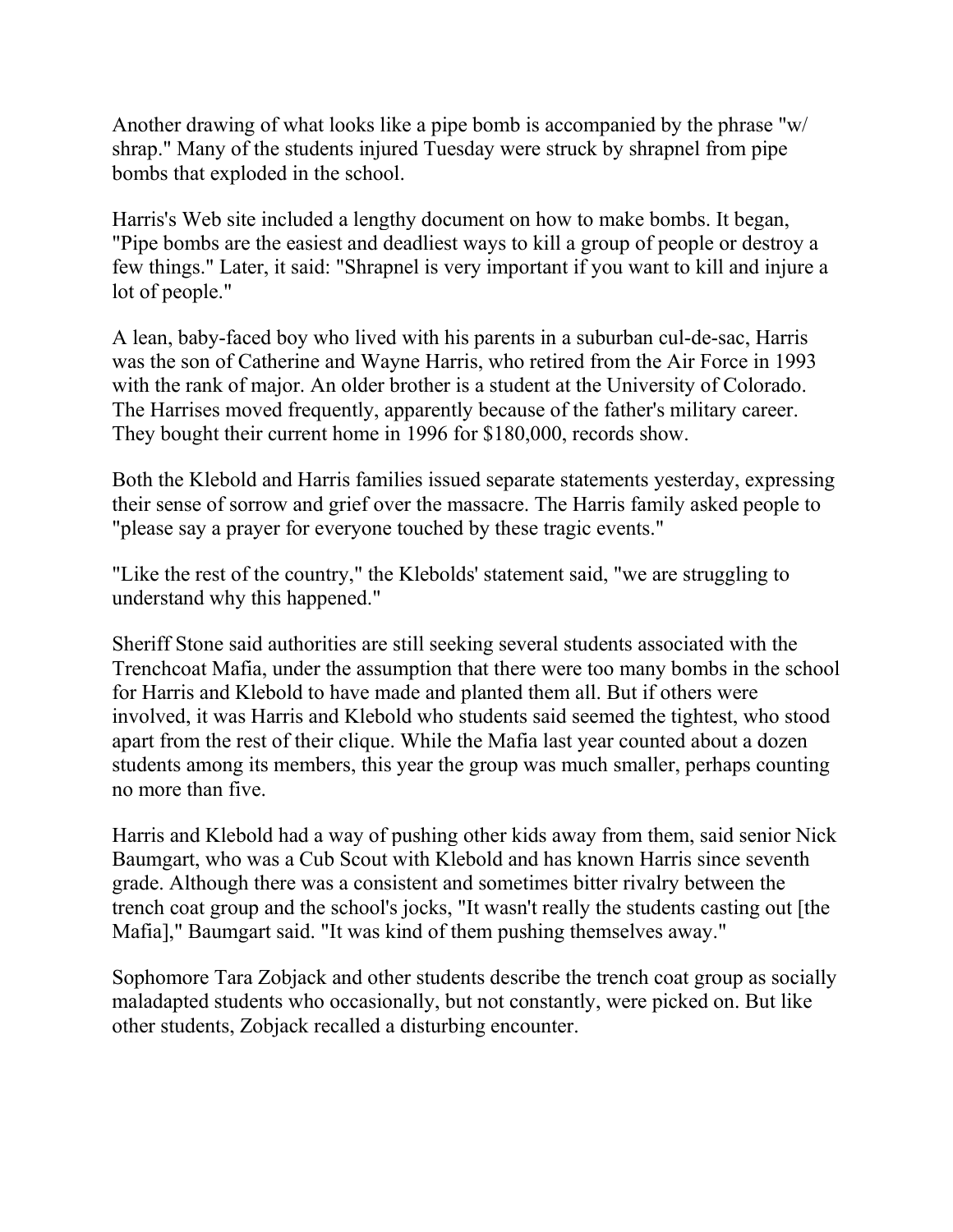Last year, she said, she and Klebold were in a coed gym class. She said Klebold had a habit of shoving girls to the ground, even tackling them, during flag-football games. Finally, she yelled at him to knock it off, and he turned on her.

"He was like a loner in that class," she said. "Nobody liked him. And he hated me, because I yelled at him. And then he started bothering me, calling me a bitch and basically yelling at me and stuff."

Another classmate, Kim Colton, said he recalled Klebold and Harris recruiting some of their Trenchcoat Mafia friends to appear with them in a video advertising themselves as a protection service for "little freshmen" who were afraid of being picked on by "jocks." Colton said they appeared in the video with guns, whether real or fake was not clear.

Away from school, in the private world they shared online, Harris and Klebold lived in a dark, dangerous place.

A fan of the original shoot-em-up game Doom, Harris was not merely a player. Using special software, he created new levels filled with monsters for players to blast their way through. He distributed his new Doom worlds on the Internet using an AOL Web site that has since been turned off.

In one level, called "U.A.C. LABS," he describes an all-out war between humans and demons on the planet Phobos. The goal of the game, he says, is for the player-a lone U.S. Marine-to blast his way to the planet's teleporter.

"The platoon guarding the teleporter out is VERY large, so beware," Harris wrote. "Good luck marine, and don't forget, KILL 'EM AAAAALLLL!!!!!"

Harris's site also included a pencil drawing of a large young man firing two big guns at a cowering figure. Blood spurts from the victim's arms. The page also includes a drawing of an automatic weapon and a devil-like figure with large horns.

Some Columbine students said the violent side of Harris and Klebold became more obvious in recent months. They became obsessively interested in World War II, Nazi imagery, Adolf Hitler.

John House, 17, a Columbine senior, told reporters that when he went bowling with Klebold, "when he would do something good, he would shout 'Heil Hitler' and throw up his hand. It just made everyone mad."